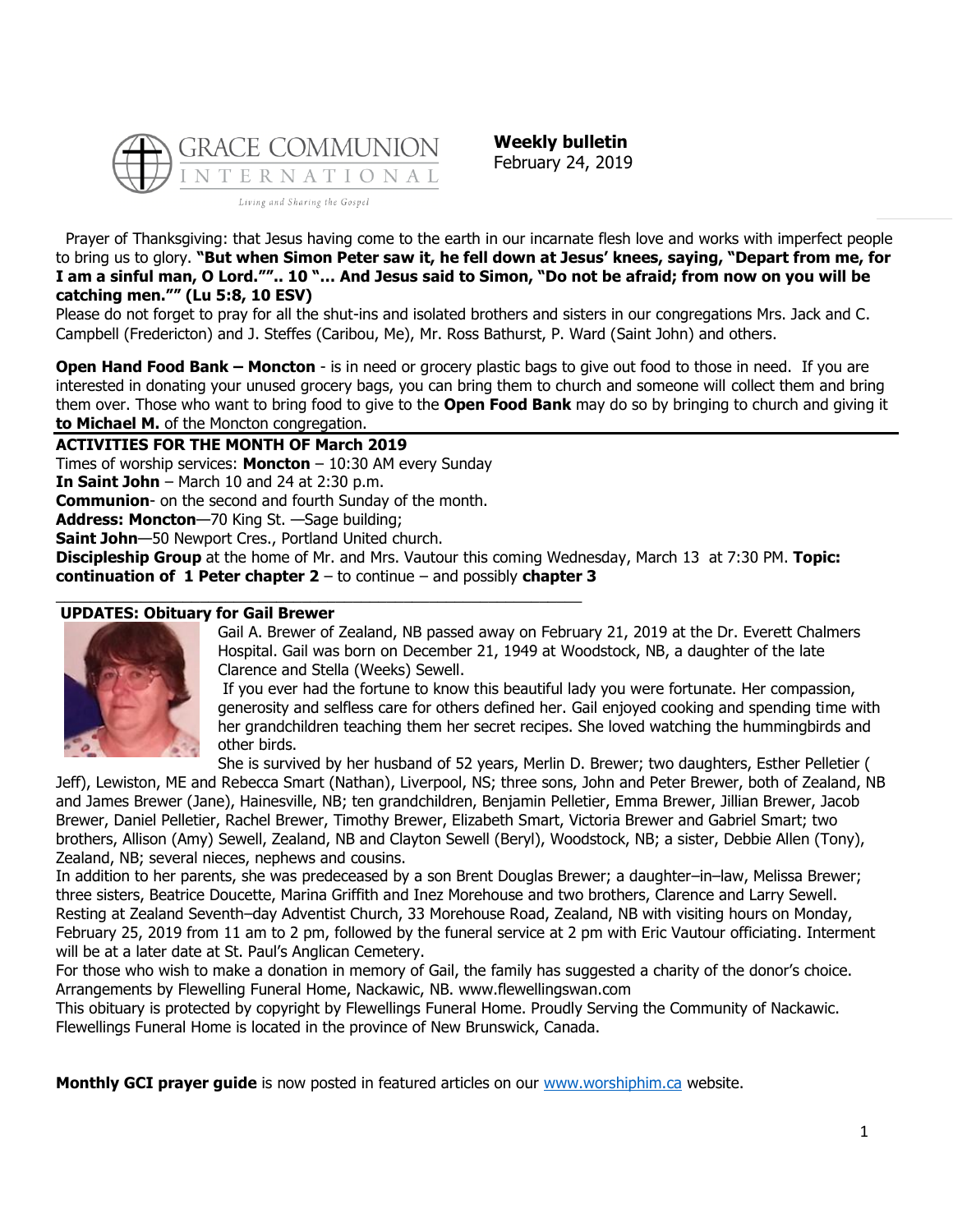#### **AUDIO SERMONS are also now uploaded to YouTube.ca. To listen to those sermons, you can Google Grace Communion International New Brunswick or go to**

https://www.youtube.com/channel/UCqKazyWhmKmDZy69vJcFfPq. Please pray that they will be a source of inspiration in sharing the good news of the gospel of Jesus Christ to a wider audience. They continue to be available in our local website at www.worshiphim.ca

**\_\_\_\_\_\_\_\_\_\_\_\_\_\_\_\_\_\_\_\_\_\_\_\_\_\_\_\_\_\_\_\_\_\_\_\_\_\_\_\_\_\_\_\_\_\_\_\_\_\_\_\_\_\_\_\_\_\_\_\_\_\_\_\_\_\_\_\_\_\_\_\_\_\_\_\_\_\_**

**The good news of the gospel is a message to be shared with others.** Please pray that God will give us the love and wisdom to be able to share this message with others in a loving, clear and confident matter as we participate in his missional work on the earth in our generation. "**5 ¶ Conduct yourselves wisely toward outsiders, making the best use of the time. 6 Let your speech always be gracious, seasoned with salt, so that you may know how you ought to answer each person." (Col 4:5-6 ESV)**

**Please pray** that God will put an end to the senseless violence happening in North America continent and other parts of the world.

**Pray that we will see the good works that God has prepared for us in advance** so that we can enthusiastically participate in the on-going work He is doing now on this earth in bringing people in relationship with him in Jesus by the Holy Spirit.

**Please pray, as per Jesus' instructions, the disciples prayer**, **"Our Father in heaven, hallowed be your name. <sup>10</sup> Your kingdom come, your will be done, on earth as it is in heaven" (Matt 6:9-10)** as our world is suffering so much and in need of complete restoration by the King of kings, Jesus. As we are his royal priesthood, let us proclaim the excellencies of him who called us out of darkness into his marvelous light, as we are instructed in 1 Peter 2.

**Pray for the world and for all people**: we live in a world that does not know the way to peace. Important to pray as we are instructed by the apostle Paul — "**1 ¶ First of all, then, I urge that supplications, prayers, intercessions, and thanksgivings be made for all people, 2 for kings and all who are in high positions, that we may lead a peaceful and quiet life, godly and dignified in every way. 3 This is good, and it is pleasing in the sight of God our Savior," (1Ti 2:1–3 ESV) \_\_\_\_\_\_\_\_\_\_\_\_\_\_\_\_\_\_\_\_\_\_\_\_\_\_\_\_\_\_\_\_\_\_\_\_\_\_\_\_\_\_\_\_\_\_\_\_\_\_\_\_\_\_\_\_\_\_\_\_\_\_\_\_\_\_\_\_\_\_\_\_\_\_\_\_\_\_\_\_\_\_\_\_**

### **OLD TESTAMENT LAWS: THE STRANGE VARIETY OF OLD TESTAMENT LAWS (continued from https://www.gci.org/articles/the-strange-variety-of-old-testament-laws/)**

Someone once asked Jesus, Out of all the laws in the Bible, which is the most important? [\(Matthew 22:36\)](https://biblia.com/bible/niv/Matt%2022.36). Jesus quoted two laws from the Old Testament: "Jesus replied: 'Love the Lord your God with all your heart and with all your soul and with all your mind.' This is the first and greatest commandment. And the second is like it: 'Love your neighbor as yourself.' All the Law and the Prophets hang on these two commandments" (verses 37-40).

Jesus says that our most basic duty is to love — and those commands are found in the Old Testament — in [Deuteronomy](https://biblia.com/bible/niv/Deut%206.5)  [6:5](https://biblia.com/bible/niv/Deut%206.5) and [Leviticus 19:18,](https://biblia.com/bible/niv/Lev%2019.18) to be exact.

But if we go to the very next verse in Leviticus, we find some unusual commands: "Do not mate different kinds of animals. Do not plant your field with two kinds of seed. Do not wear clothing woven of two kinds of material" ([Leviticus](https://biblia.com/bible/niv/Lev%2019.19)  [19:19;](https://biblia.com/bible/niv/Lev%2019.19) also found in [Deuteronomy 22:11\)](https://biblia.com/bible/niv/Deut%2022.11).

In other words, the Bible tells people not to wear fabric made of two kinds of fiber. In ancient times, it might have been a mix of wool and flax. In modern times, this might mean a wool-polyester blend, or a cotton-polyester shirt. What is a Christian supposed to do with a law like that? Should we say, The Bible says it, so I will do it whether or not I understand it? Or should we say, That doesn't sound anything like Jesus?

## **When we understand why a law is or isn't valid, then we will know how to evaluate other laws.**

The good news is, that we can understand why this law is not part of Christianity. And the good news is, that when we understand why a law is or isn't valid, then we know how to evaluate other laws, such as tithing and Sabbath. That's our goal. But first, let's look at a few more laws.

### **Civil laws**

The Law of Moses says, "Do not muzzle an ox while it is treading out the grain" ([Deuteronomy 25:4\)](https://biblia.com/bible/niv/Deut%2025.4). Animals should be treated humanely, and should share in the results of their work. Paul quoted this verse with approval, using it as a principle that human workers ought to be paid [\(1 Corinthians 9:9-10\)](https://biblia.com/bible/niv/1%20Cor%209.9-10).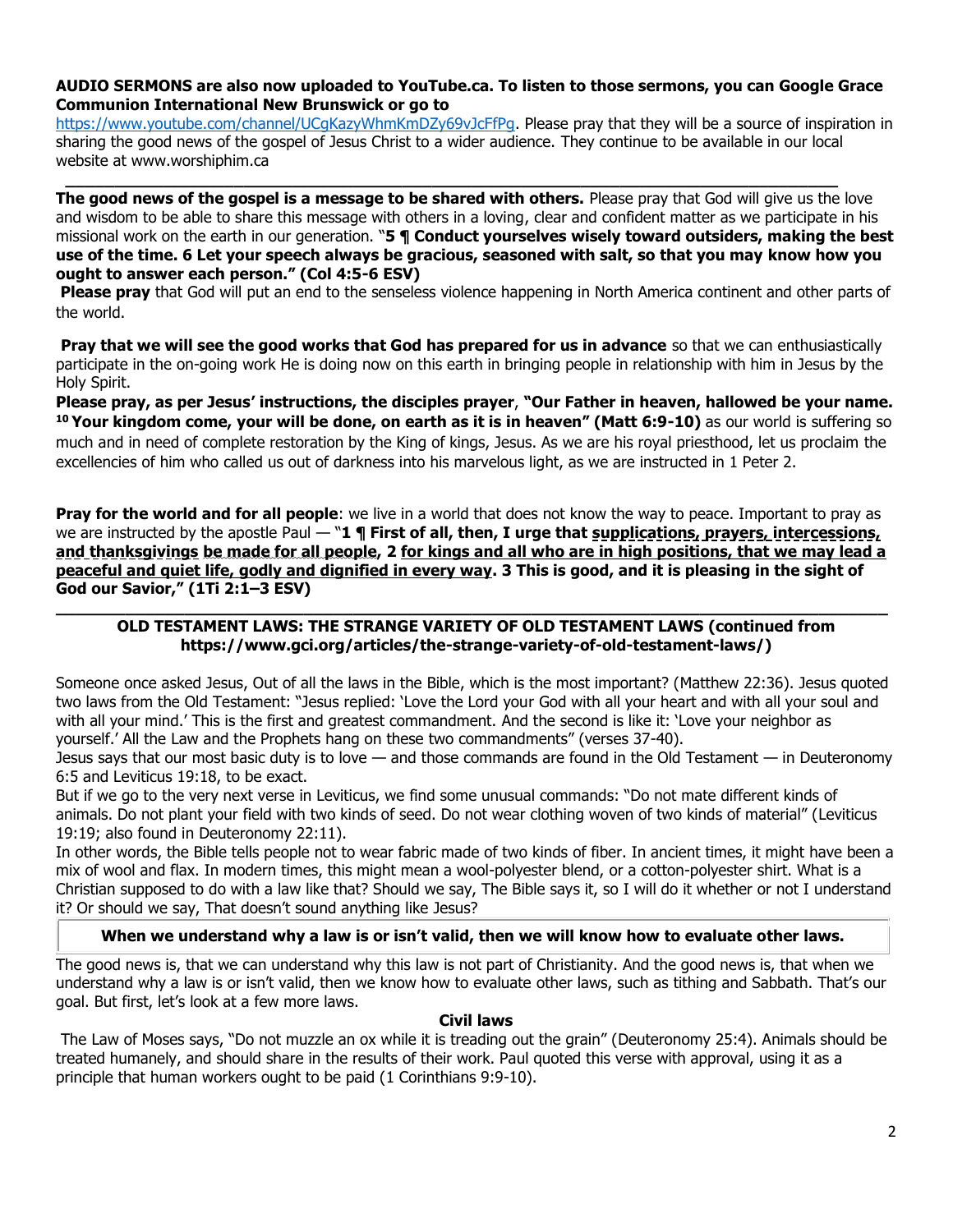Another principle regarding animals is found in [Deuteronomy 22:6-7](https://biblia.com/bible/niv/Deut%2022.6-7): "If you come across a bird's nest beside the road, either in a tree or on the ground, and the mother is sitting on the young or on the eggs, do not take the mother with the young. You may take the young, but be sure to let the mother go." This is a good principle of wildlife conservation — but is it part of Christian duty? Should Christian churches lobby for laws like this?

A good economic principle can be seen in [Deuteronomy 20:19-20](https://biblia.com/bible/niv/Deut%2020.19-20): "When you lay siege to a city for a long time, fighting against it to capture it, do not destroy its trees by putting an ax to them, because you can eat their fruit. Do not cut them down. Are the trees of the field people, that you should besiege them? However, you may cut down trees that you know are not fruit trees and use them to build siege works until the city at war with you falls." In other words, you can chop down as many trees as you want, but save the fruit trees for your own benefit.

A safety rule can be seen in [Deuteronomy 22:8](https://biblia.com/bible/niv/Deut%2022.8): "When you build a new house, make a parapet around your roof so that you may not bring the guilt of bloodshed on your house if someone falls from the roof." In ancient Israel, roofs were usually flat, and people used them as part of their living and working area. It made good sense to build a short wall around them so people wouldn't accidentally fall off. But is this law required for Christians today? Wouldn't it be enough to simply keep people off of the roof in the first place?

## **We do not know why the grapes would be "defiled" if some beans were planted between the vines.**

It is not always easy to discern the purpose of some of the laws of Moses. For example, the next verse: "Do not plant two kinds of seed in your vineyard; if you do, not only the crops you plant but also the fruit of the vineyard will be defiled" (verse 9). We do not know why the grapes would be "defiled" if the owner planted a little barley and beans in between the grapes. If there's plenty of room between the rows, what's wrong with using the space for something else?

### **Another clothing law**

Verse 12 has another rule: "Make tassels on the four corners of the cloak you wear." Another law is even more specific: "You are to make tassels on the corners of your garments, with a blue cord on each tassel" ([Numbers 15:38\)](https://biblia.com/bible/niv/Num%2015.38). What was the purpose of these tassels? "You will have these tassels to look at and so you will remember all the commands of the Lord, that you may obey them and not prostitute yourselves by going after the lusts of your own hearts and eyes" (verse 39).

### **If Christians want to obey God, should they wear blue threads in tassels on their garments?**

Every time the Israelites saw these tassels, they were to remember their responsibility to obey God. Orthodox Jews still wear prayer shawls with blue tassels (the modern blue-and-white Israeli flag was modeled after a prayer shawl). If Christians want to obey God, should they wear blue threads in tassels on their garments? If not, why not?

## **Agricultural and festival laws**

At the risk of being tedious, let's notice a few more laws. God commanded his people to kill Passover lambs each year [\(Exodus 12:1-8,](https://biblia.com/bible/niv/Exod%2012.1-8) [24-27\)](https://biblia.com/bible/niv/Exodus%2012.24-27). He claimed ownership of every firstborn male, both human and animal [\(Exodus 13:1-2\)](https://biblia.com/bible/niv/Exod%2013.1-2). The animals were to be given to the Lord, and payment given for every firstborn son (verses 11-15). God gave these laws, and Christians need to ask, Are these laws important, or not? Do we have to keep them in order for them to be useful for instruction in righteousness [\(2 Timothy 3:16\)](https://biblia.com/bible/niv/2%20Tim%203.16)?

An interesting agricultural law was given at Mt. Sinai: "For six years you are to sow your fields and harvest the crops, but during the seventh year let the land lie unplowed and unused. Then the poor among your people may get food from it, and the wild animals may eat what they leave. Do the same with your vineyard and your olive grove" ([Exodus 23:10-11\)](https://biblia.com/bible/niv/Exod%2023.10-11). Every seven years, the land was to have some rest. This sabbatical year might have been good for Israel's soil and climate, but is it still God's law for farmers in America or in tropical countries? Are we willing to trust God on this — or does he even tell us to do this? If God doesn't want us to obey these laws, why did he put them in the Bible? Should we obey his command to set aside every 50th year as an additional land-sabbath? [\(Leviticus 25:8-12\)](https://biblia.com/bible/niv/Lev%2025.8-12).

If we can ignore these laws, should we also ignore "You shall not steal" ([Deuteronomy 5:19\)](https://biblia.com/bible/niv/Deut%205.19)? Why one and not the other? That's what this book is about.

God commanded his people to observe three annual festivals — and they weren't Easter, Labor Day and Christmas [\(Exodus 23:14\)](https://biblia.com/bible/niv/Exod%2023.14). They were the Festival of Unleavened Bread, the Festival of Harvest, and the Festival of Ingathering (verses 15-16). He commanded all men to appear before him at a designated site in the Promised Land [\(Deuteronomy](https://biblia.com/bible/niv/Deut%2016.16)  [16:16\)](https://biblia.com/bible/niv/Deut%2016.16). He told his people to make shelters out of tree branches and live in them for a week [\(Leviticus 23:39-43\)](https://biblia.com/bible/niv/Lev%2023.39-43).

### **When we understand why, then we will be able to evaluate other laws.**

He commanded Abraham to circumcise himself, and all his children were to be circumcised [\(Genesis 17:11;](https://biblia.com/bible/niv/Gen%2017.11) [Leviticus](https://biblia.com/bible/niv/Lev%2012.2-3)  [12:2-3\)](https://biblia.com/bible/niv/Lev%2012.2-3). The early church dealt with this specific issue in Acts 15, and they concluded that non-Jewish Christians do not have to be circumcised (we'll cover that in more detail in chapter 3). Paul explained that physical circumcision was not